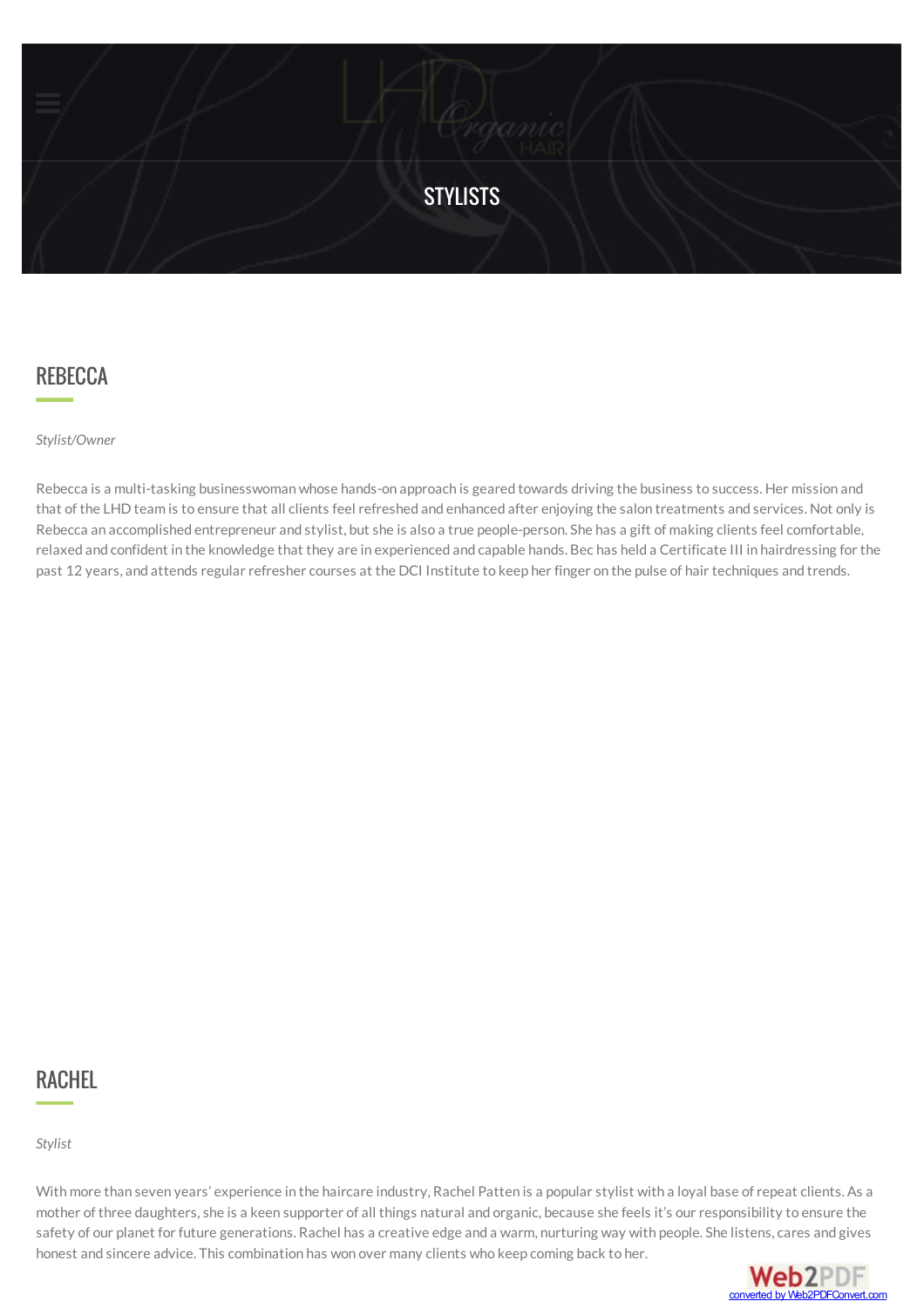## NOK

#### *Stylist*

After finding a career in bookkeeping most unsatisfying, Nok is nowfollowing her dream…andwe are only too thrilled to have her in the salon. She has completed her Certificate II inHairdressing and is currently undertaking her Certificate III. She is off to a great start and complements the LHD team really well. Our clients can relax at the basin with Nok's nimble fingers massaging away all tension and stress.

# JANNA

*Stylist*

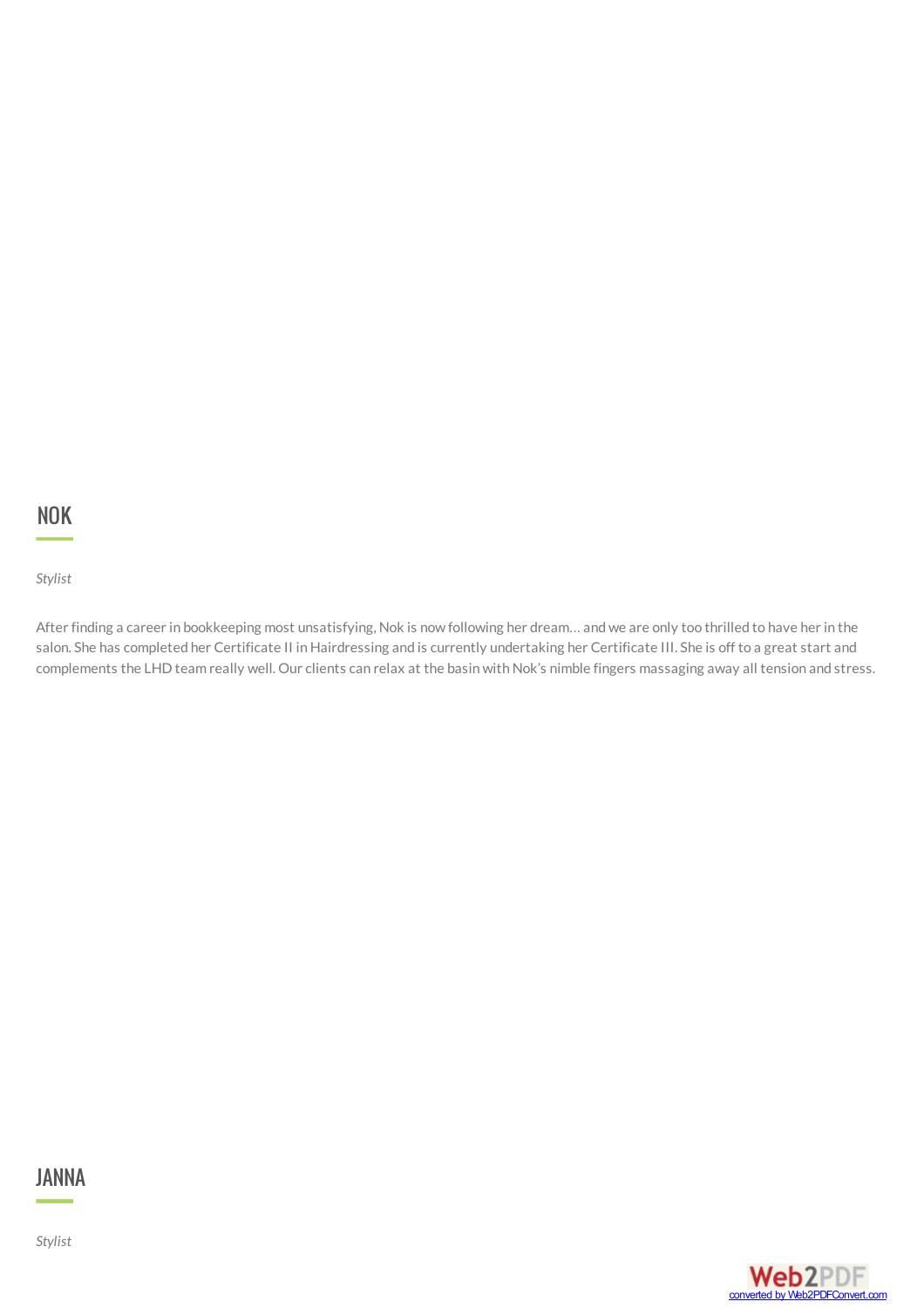Janna is the most recent addition to the LHD teamand brings with her a love ofstyling – fromclassiccuts with a modern twist, to blowdrying a head of hair to perfection. She's a whizz with round brushes, creating curls that look as if she's used a wand! After graduating from Petersham TAFE in 2010 with a Certificate III in Hairdressing, Janna worked in salons around the city prior to joining LHD Organic. Her organiclifestyle is a perfect fit with the LHD philosophy…andwith her exuberant friendly nature,she quickly puts clients at ease.

#### **BEC BASTIEN**

#### *Stylist*

Bec has been with LHD Organic on and off for over five years. During this time, she has built a following of loyal clients who are thrilled to have her back at the salon. She holds a Certificate III in Hairdressing, and through LHD, has attended various DARIO courses in precision cutting. She specialises in styling that's classic, yet on-trend. When the salon embraced going organic, Beccarried this through to her home life, and says that she and her family continue to reap the benefits.

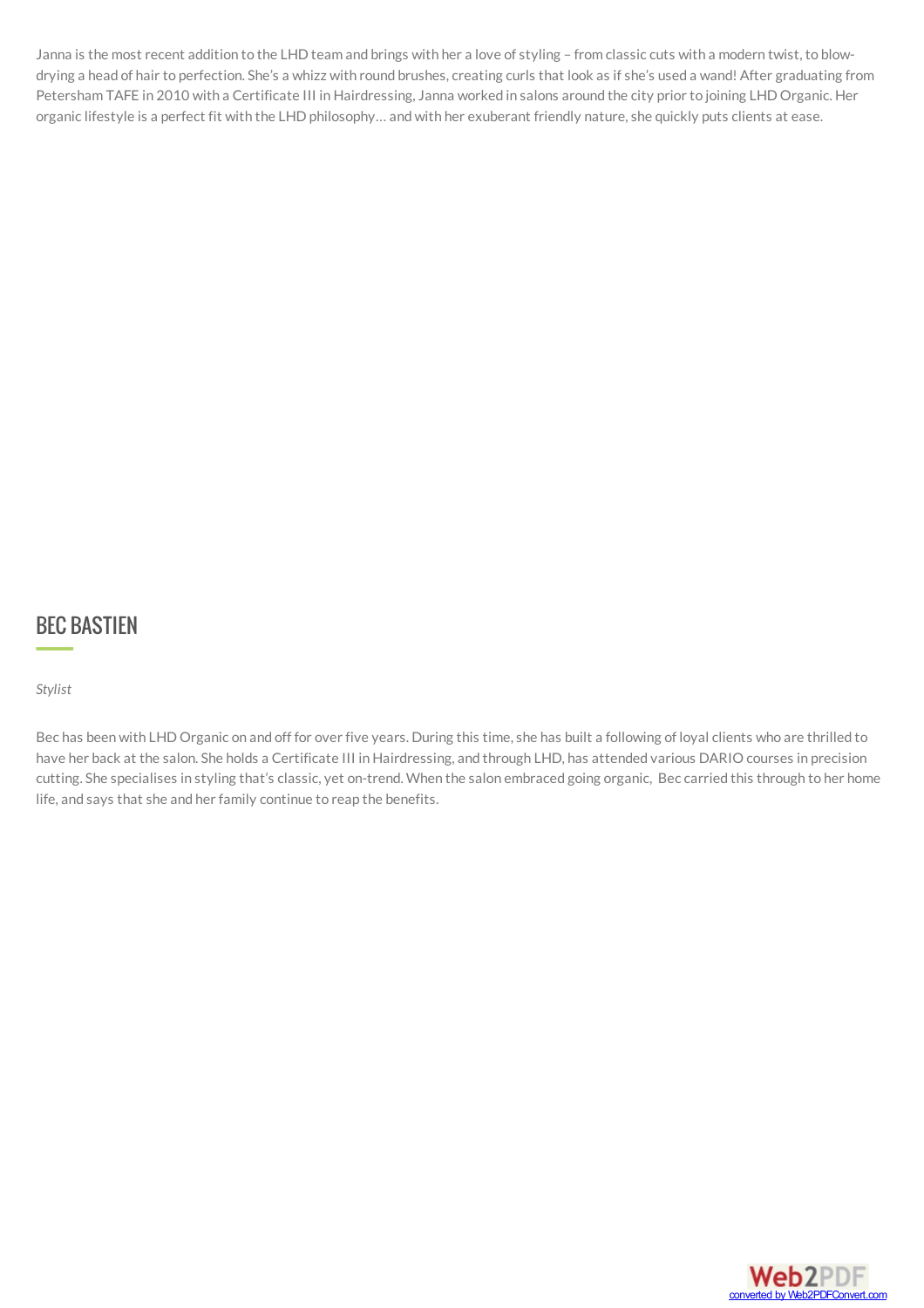*Stylist*

Nao is 'a chemical girl in our organic world'! With over ten years' experience in hairdressing in Australia and seven in Japan, Nao specialises in permanent hair straightening (Shiseido crystallizing) and permanent waves. She also offers bridal hair and makeup and Kimono styling. Her attention to detail is simply amazing and we highly recommend her professional services. Nao is available by appointment only. Check out her website at www.beautybynao.net

To make an appointment, text 0402 452 775.